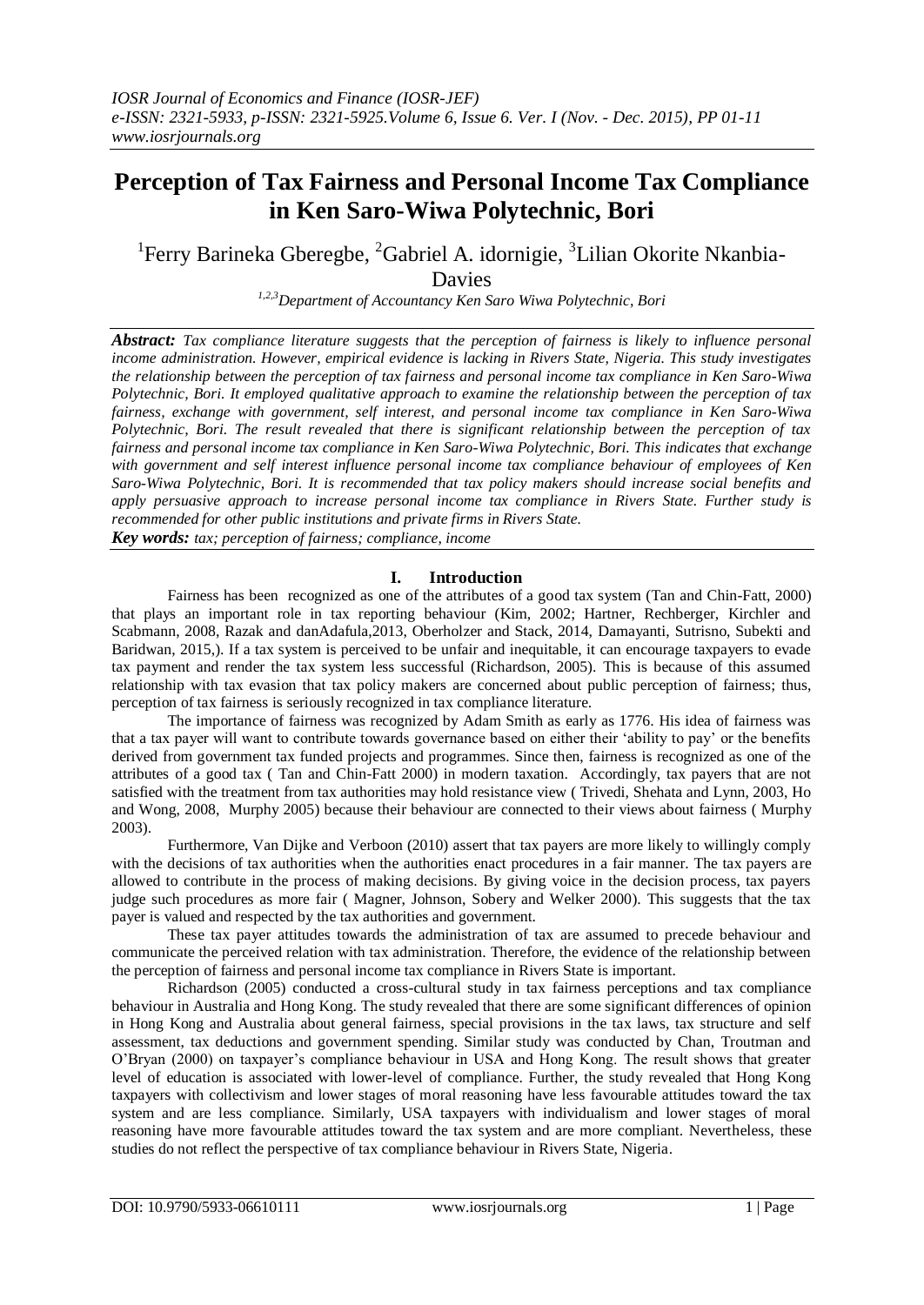The present study builds on existing research. First, it examined the relationship between the perception of tax fairness and tax compliance behaviour in Ken Saro-Wiwa Polytechnic Bori (KSWPB). Second, it examined the relationship between the perception of tax fairness and exchange with government, and tax compliance behaviour in Ken Saro-Wiwa Polytechnic, Bori. Third, it examined the relationship between the perception of tax fairness and self interest, and tax compliance behaviour in Ken Saro-Wiwa Polytechnic Bori.

## **II. Background Of Studies**

 The role of tax revenue towards the financing of government activities is becoming greater from year to year, as the income from other sources is not stable anymore ( Damayanti, Sutrisno, Subekti and Baridwan, 2015). Taxpaying is a major link between the taxpayers and the State. Thus, gaining a better understanding of why do and do not taxpayers accurately report and fully pay taxes they owe is interesting to policy makers (Smith and Kinsey 1987). PITA 2011 is an example of a' purposive law' that prescribe the behaviour of individuals and organizations to meet tax obligation. PITA 2011, as amended, empowers SIRS and FIRS to institute, prosecute, to compound or assess additional penalty for failure to comply with its requirement.

In spite of these powers, empirical evidence from different developing countries suggests that half or more of the potential tax revenue remains uncollected (Fjeldstad and Semboja, 2001). In Rivers State, the net personal income tax gap was estimated at N35,059,169,620 in 2011, N14,675,705,568 in 2012 and N21,531,266,957 in 2013. The net tax gap represents the difference between the expected tax revenue and the amount collected from the taxpayers. The gap persists despite increases in penalties, disclosure requirements and enforcement resources and efforts (Cohen, Manzon and Zamora, 2015).

 Furthermore, a growing number of tax compliance literatures suggest that deterrence based enforcement strategies with offenders can be counterproductive in the long-run and can undermine the relationship between legal authorities and those they regulate (Tyler, Sherman, Strang, Barnes and Woods, 2007). Disrespect for taxpayers or arbitrary refusal to take their concern into account in the enforcement process is likely to weaken respect for authority and the law. Thus, regulatory scholars have begun to realize the importance of persuasion and cooperation as a tool for gaining compliance (Murphy, 2008). In the light of the above, Tyler (2006) argued that if tax authorities are prepared to first engage in dialogue and fair treatment with the taxpayers, then this will serve to encourage support for the law and should lower the rate of re-offending.

 Available evidence suggests that personal income tax compliance has been found to be particularly low in many developing countries (Ali, Fjeldstad and Sjursen 2014), making them especially fertile areas for future research.

## **2.1 Research hypotheses**

- On the basis of the identified knowledge gap, these hypotheses were tested:
	- 1) There is no significant relationship between the perception of tax fairness and personal income tax compliance behaviour in Ken Saro-Wiwa Polytechnic, Bori;
- 2) There is no significant relationship between the perception of tax fairness and exchange with government, and personal income tax compliance behaviour in Ken Saro-Wiwa Polytechnic, Bori and
- 3) There is no significant relationship between the perception of tax fairness and self interest and personal income tax compliance behaviour in Ken Saro-Wiwa Polytechnic, Bori.

## **1.2 Perception of fairness and tax compliance**

 Fairness represents the equity of the exchange with the government and the equity of the taxpayer's burden vis-à-vis other taxpayer's burden. It relates to the perceived balance of taxes paid and public goods received, and to the perceived justice of procedures and penalties of breaking the norms (Wenzel, 2003). In the context of tax behaviour, perceived fairness can be expressed in the form of distributive justice, procedural justice and retributive justice.

 Distributive justice refers to a fair exchange of resources, benefits and costs. Fairness consideration assumes comparing contributions and benefits, as well as how the taxpayer feels he is treated relative to others (Kirchler, Kogler and Muchlbacher, 2014). Distributive justice is further classified into three groups: horizontal, vertical and exchange fairness. Horizontal fairness refers to a situation where there is a fair distribution of benefits and costs to people of the same income group. On the other hand, vertical fairness provides for the distribution of benefits and costs among people of unequal situation (for example, people that earn more income and people that earn less income). Similarly, exchange fairness refers to the relationship between a taxpayer's burden and the provision of public goods and services by the government. It is argued that the taxpayer will not be willing to comply with tax laws if there is perceived imbalance between the tax contribution and the provision of public goods and services (Porcano cited in Hofmann, Hoelzl and Kirchler, 2008). Exchange with government requires that taxpayers' behaviour should be influenced by the benefits received (Tan and Chin-Fatt, 2000, Leder, Mannetti, Holzl and Kirchler 2010).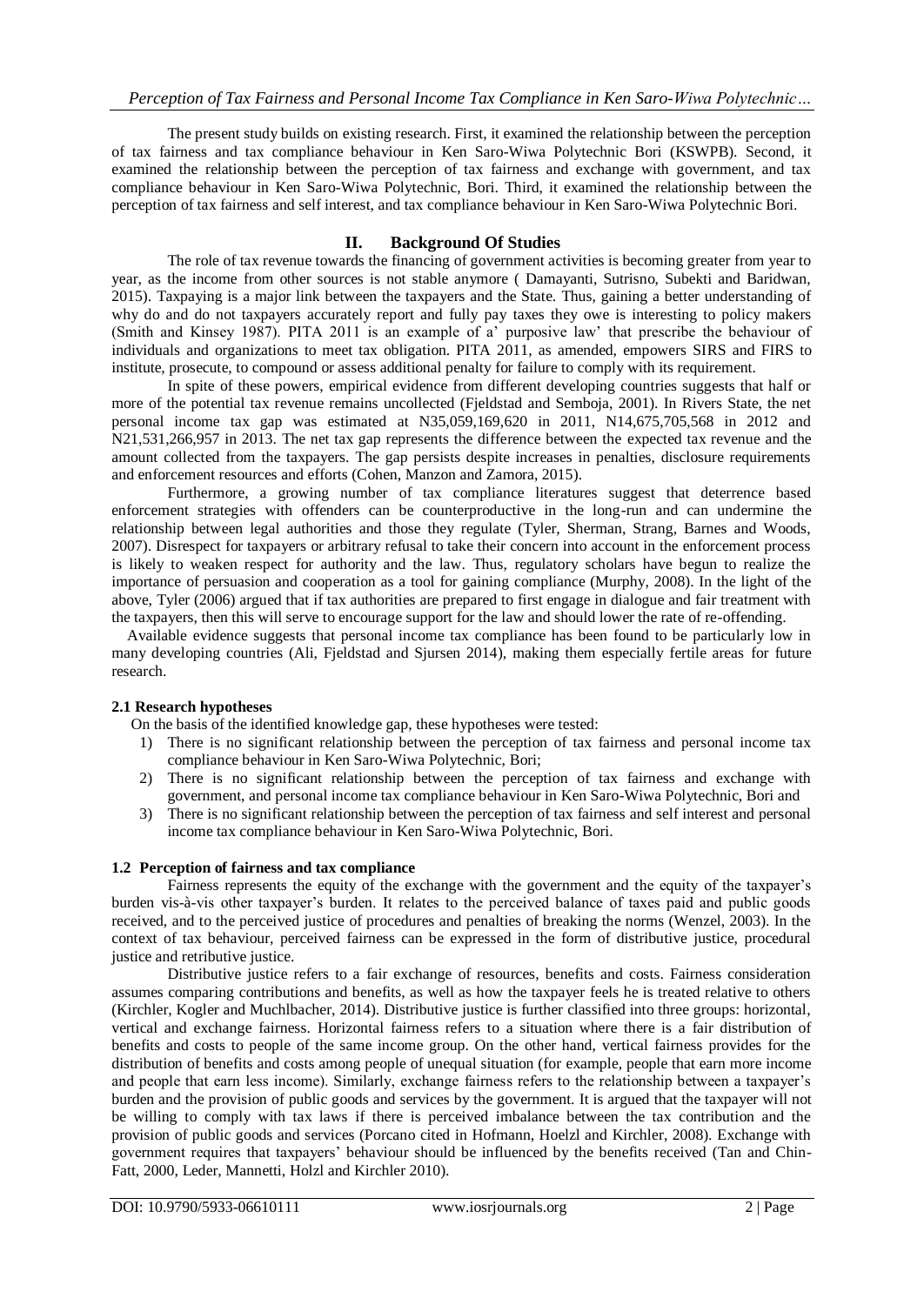The procedural justice form of perceived fairness assumes that the process of tax collection is linked to resource distribution. When authorities enact procedures in a fair manner, members of the tax group are more likely to voluntarily comply with their decisions (Tyler 2006, Cropanzano, Rupp, Mohier and Schminke, 2001, Chung and Trevidi, 2003, Saad 2014, Kim 2002). The perceived fairness used in making allocation decisions is assumed to be more fair when followers have freedom to voice their opinion on the decisions of the relevant authorities and when authorities take decisions accurately and not because of self-interest (deCremer 2004, Magner, Johnson, Sobery and Welker, 2000). It is assumed that fair treatment of taxpayer and the norm of mutual understanding between the taxpayer and tax authority will improve confidence in the tax authority. Accordingly, Kirchler, Niemirowski and Wearing (2006) argue that tax compliance will increase when the tax authorities are perceived to be supportive. In this line of thought, fairness procedure is assumed to be used to guarantee fair outcomes on long term, increasing taxpayer's willingness to contribute towards common good (Shapiro and Brett, 2005; cited in Van Dijke and Verboon, 2010).

 Retributive justice is conceived as the perceived fairness of norm-keeping measures (for example, audit and punishment). Accordingly, Hofmann, Hoelzl and Kirchler (2008) opined that inconsiderate audits and unfair penalties may lead to negative attitudes toward tax authorities. Thus, when tax policies and measures are not sufficient to reward those that have obeyed the laws, it will discourage honest taxpayers who may feel material disadvantage.

## **III. Methodology**

This section deals with the method and procedure used in gathering data.

#### **4.1 Participants**

The research population includes all taxpayers in Nigeria that are engaged in taxpayer decisions. In Nigeria, there are many public institutions and private businesses with taxpayers from different tribes which make this study unique from others. In addition, the act of filing, reporting income, claiming deductions and the opportunities for compliance differ from other countries where similar studies were conducted.

 Nevertheless, due to the limitation of time, budget and geographical distance, it was not possible to collect data from all the taxpayers in Nigeria. Therefore, a sample was drawn from those working in Ken Saro-Wiwa Polytechnic, Bori. Ken Saro-Wiwa Polytechnic, Bori was selected for reasons of convenience, cost and for the fact that it is made up of taxpayers from different age groups and employees that can communicate in English Language.

 There are 1,139 employees in Ken Saro-Wiwa Polytechnic, Bori that are members of the Academic Staff Union of Polytechnics (ASUP) or Senior Staff Association of Nigerian Polytechnics (SSANIP) or Non Academic Staff Union (NASU). The school statistics revealed that there are 1,125 full time employees and 14 contract staff. The 1,125 staff is made up of 891 male and 234 female employees respectively. This statistics show that the ratio of male to female employee in the institution is 8:2. Accordingly, a sample size of 246 taxpayers from Ken Saro-Wiwa Polytechnic, Bori was employed as the population elements. The sample size was calculated as 246 at 95% confidence interval and 5% margin error. Each participant was randomly selected based on the controlled procedure.

#### **4.2 Data Collection**

 This is an exploratory study that determines the relationship between (how much) taxpayers (who) perceptions about tax authorities and government, and their attitudes towards tax compliance (what) in Rivers State (where) during 2015 (when) tax year. This paper adopted a qualitative approach that is consistent with exploratory research. Qualitative approach provides an opportunity for a deeper understanding of phenomena and represents many of the most important choices and decisions by taxpayers.

 The primary data was gathered by means of questionnaire that was adopted by Richardson (2005). The study questionnaire was compiled in English and distributed among taxpayers in different departments that have some basic experience in making individual tax decisions, and were willing to complete and return within one week from the date of the receipt. In order to guarantee participants anonymity, the questionnaire does not ask for personal identification, 270 questionnaires were administered and 246 were received, which represented 91% level of success rate of return.

## **IV. Results**

 In this section, age , sex, and occupation is used in analyzing the demographic characteristics of respondents. In addition, tax compliance questions is analysed.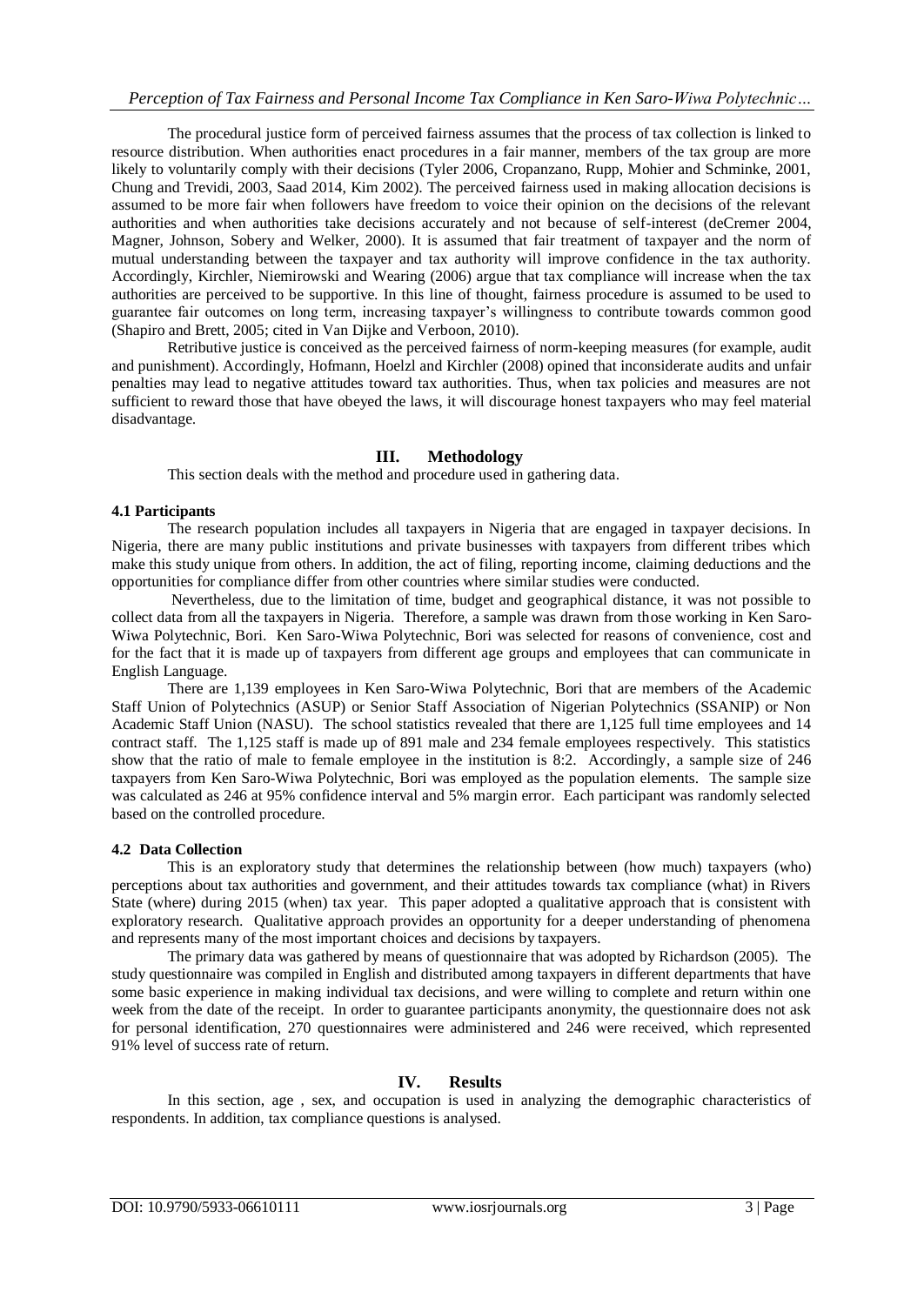| ັ         |                    | ັັ            |
|-----------|--------------------|---------------|
| Age range | No. of respondents | $\frac{6}{9}$ |
| $0 - 20$  |                    | 1.6           |
| 21-30     | 41                 | 16.7          |
| $31-40$   | 87                 | 35.4          |
| $41 - 50$ | 81                 | 32.9          |
| Above 50  | 83                 | 13.4          |
| Total     | 246                | 100.0         |





Figure 1: Demographic respondent using age.

| TWOTE IT IS SILLOWING WITH SILVERWISHING OF NIE TEAD OILWEING WAILING WELFULL |                   |               |  |  |  |
|-------------------------------------------------------------------------------|-------------------|---------------|--|--|--|
| <b>Sex</b>                                                                    | No. of respondent | $\frac{6}{9}$ |  |  |  |
| Male                                                                          | 161               | 65.4          |  |  |  |
| Female                                                                        | 85                | 34.6          |  |  |  |
| Total                                                                         | 246               | 100           |  |  |  |

Table 2: Demographic characteristics of the respondents using gender.

#### Table 3: Demographic characteristics of the respondents using education

| Degree.           | No. of respondent | $\frac{0}{0}$ |
|-------------------|-------------------|---------------|
| BSC/BA//HND       | 160               | 65.           |
| <b>MSC/MBA/MA</b> | 79                | 32.1          |
| PhD               |                   | 2.8           |
| Total             | 246               | 100           |

|  | Table 4: Demographic characteristics of the respondents using occupation. |  |
|--|---------------------------------------------------------------------------|--|
|  |                                                                           |  |

| Occupation                             | No. of respondent | $\frac{0}{0}$                    |
|----------------------------------------|-------------------|----------------------------------|
| Self employed                          | -4.               | $\overline{\phantom{0}}$<br>11.J |
| Others                                 | 203               | 82.5                             |
| Total                                  | 246               | 100                              |
| $\sim$<br>----<br>$\sim$ $\sim$ $\sim$ |                   |                                  |

Source: Field Survey, 2015**.**

Results in Table 1 show that 1.6 percent of the respondents were between the age of 0-20 years, 16.7 percent were between the age of 31- 40 years, 35.4 percent, 32.9 percent and 13.4 percents of the respondents were between the age of 31- 40 years, 41- 50 years and over 50 years respectively. In Table 2, the analysis of the distribution of the respondents by gender reveals that 65.4 percent of the respondents were male and 34.6 percent were females. Sixty- five percent of the respondents were B.Sc/BA/HND holders, 32.1 percent were holders of M.Sc/MBA/MA degrees while 2.8 percent of the respondents had PhD as shown in Table 3. Occupation status is analyzed in Table 4.

Table 5**:** Descriptive Statistics Showing the Tax Fairness Perception among the Respondents.

| S/N | <b>Tax Fairness Items</b>                                 |     |      | <b>SD</b> | Median | Mode | <b>Remarks</b> |
|-----|-----------------------------------------------------------|-----|------|-----------|--------|------|----------------|
|     | Average taxpayer                                          | 244 | 2.23 | 1.07      | 2.00   | 2.00 | Fair           |
|     | Personal believe                                          | 246 | 2.30 | 1.09      | 2.00   | 2.00 | Fair           |
|     | Distribution of tax                                       | 246 | 2.76 | 1.13      | 3.00   | 2.00 | Fair           |
| 4   | General perception of the fairness of income tax          | 246 | 3.19 | 1.13      | 4.00   | 4.00 | Neutral        |
|     | The burden of tax is fairly distributed                   | 246 | 2.90 | 1.24      | 3.00   | 2.00 | Neutral        |
| -6  | Current tax law require me to pay more than my fair share | 245 | 2.59 | .34       | 2.00   | 2.00 | Neutral        |
|     | The tax system provides big breaks for people that do not | 243 | 2.87 | .20       | 3.00   | 4.00 | Neutral        |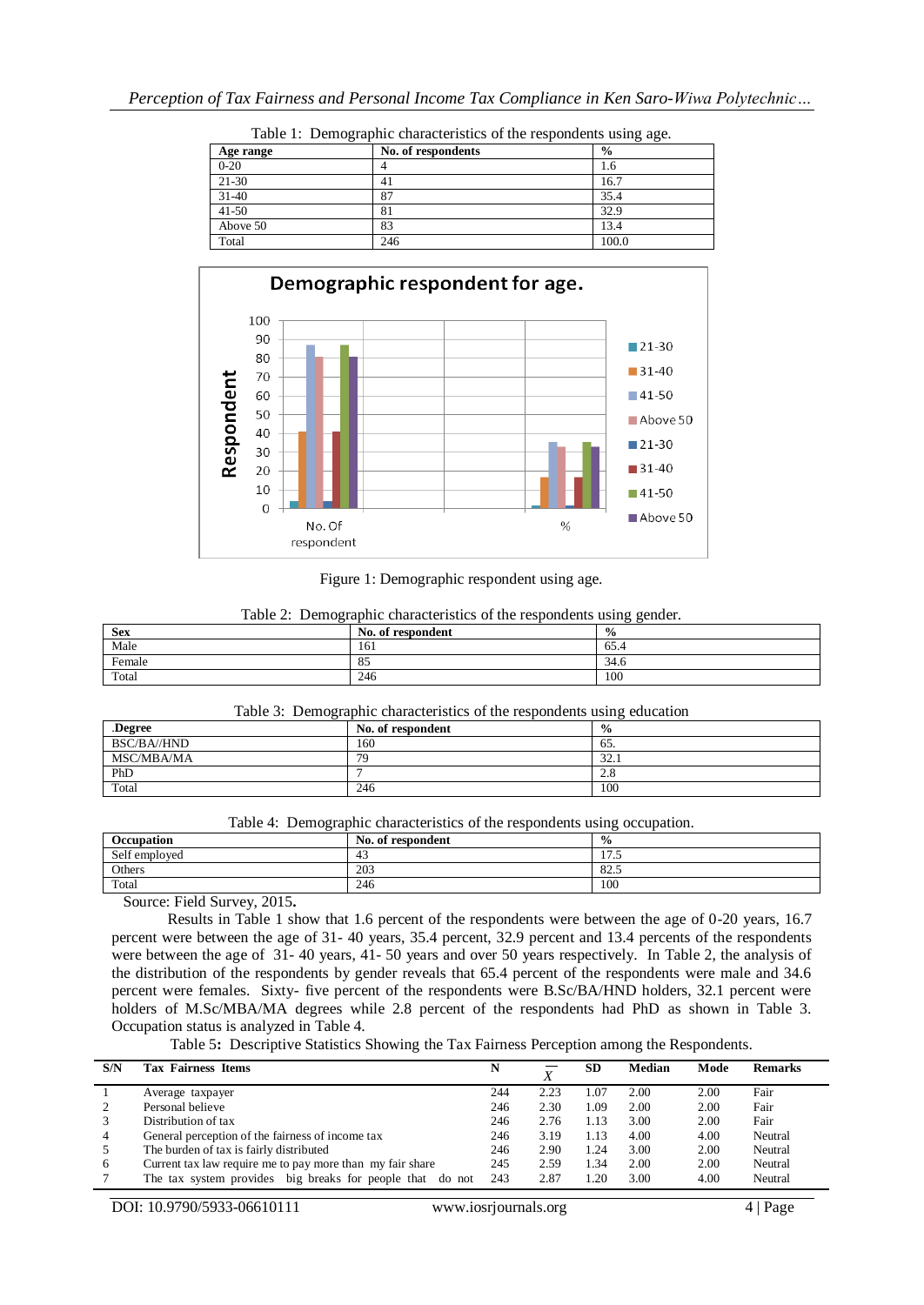|    | deserve                                                          |     |      |      |      |      |          |
|----|------------------------------------------------------------------|-----|------|------|------|------|----------|
| 8  | Special provisions in income tax law apply to only few           | 245 | 3.16 | 1.22 | 3.00 | 4.00 | Neutral  |
| 9  | Some perfectly legal tax deduction are not fair because only the | 245 | 3.29 | 1.32 | 4.00 | 4.00 | Neutral  |
|    | wealthy are in a position to use them                            |     |      |      |      |      |          |
| 10 | High income earners have greater ability to pay tax              | 245 | 3.62 | 1.23 | 4.00 | 4.00 | Neutral  |
| 11 | It is fair that high income earners pay more tax                 | 245 | 3.22 | 1.32 | 4.00 | 4.00 | Neutral  |
| 12 | A fair tax should be the same for everyone                       | 245 | 2.72 | 1.91 | 2.00 | 1.00 | Neutral  |
| 13 | The tax pay by high income earners is much more than a fair      | 243 | 2.90 | 1.15 | 3.00 | 2.00 | Neutral  |
|    | share of the income tax burden                                   |     |      |      |      |      |          |
| 14 | Tax paid by middle income earners is too high                    | 242 | 2.90 | 1.17 | 3.00 | 2.00 | Neutral  |
| 15 | Compared to other taxpayers, I pay less                          | 245 | 2.49 | 1.11 | 2.00 | 2.00 | Neutral  |
| 16 | Compared to the amount paid by more wealthy taxpayers, I pay     | 244 | 2.85 | 1.86 | 2.00 | 2.00 | Neutral  |
|    | more                                                             |     |      |      |      |      |          |
| 17 | I get value fair value for my income tax                         | 245 | 2.53 | 1.26 | 2.00 | 2.00 | Disagree |
| 18 | The amount of tax I pay is unreasonably high compared with the   | 244 | 3.49 | 1.26 | 4.00 | 4.00 | Neutral  |
|    | benefit it provided                                              |     |      |      |      |      |          |
| 19 | The benefit I receive from the government for my income          | 243 | 3.31 | 1.35 | 4.00 | 4.00 | Neutral  |

Source: Field Survey, 2015.

The mean scores presented in Table 2 show that the respondents perceived average tax to be generally fair  $(X = 2.23)$ . The result indicates that the tax system is fair in terms of the distribution of income tax. They rated the tax system to be been fair ( $X = 2.30$ ) on one hand and on another they appears to be neutral. On the average, the respondents were neutral in terms of the perception of fairness of the distribution of tax burden. The survey participants are neutral on items that have to do with the disparity between the amounts of tax paid by the wealthy and the middle tax payers. The mean score indicates that the respondents are neutral on whether the benefits they derived from government is commiserate with the amount of tax paid. The result indicates that the participants do not get fair value for income tax paid.

Table 6**:** Tax Non-Compliances among the respondents .

| S/N | <b>Items</b>                                                                                                           | N   | $\overline{X}$ | <b>SD</b> | <b>Median</b> | Mode | <b>Remarks</b> |
|-----|------------------------------------------------------------------------------------------------------------------------|-----|----------------|-----------|---------------|------|----------------|
|     | Trading or exchanging goods or services with a friend or neighbor and not<br>reporting it in your tax returns is okay  | 241 | 2.55           | 1.25      | 2.00          | 2.00 | Neutral        |
| 2   | Reporting income without including<br>small amount of extra outside<br>income                                          | 242 | 2.50           | 1.20      | 2.00          | 2.00 | Neutral        |
| 3   | Being paid cash for a job and then not reporting it in tax report                                                      | 242 | 2.29           | 1.12      | 2.00          | 2.00 | Disagree       |
| 4   | Nor reporting some earnings from interest or investment that the<br>government will not be able to find out about.     | 242 | 2.20           | 1.08      | 2.00          | 2.00 | Disagree       |
| 5   | Adding a little bit more than actually spend                                                                           | 242 | 2.14           | 1.06      | 2.00          | 2.00 | Disagree       |
| 6   | Stretching self education deductions to include some expenses that are not<br>really self education expenses           | 241 | 2.28           | 1.08      | 2.00          | 2.00 | Disagree       |
|     | Underpaying a little is not big deal                                                                                   | 242 | 2.24           | 1.13      | 2.00          | 2.00 | Disagree       |
| 8   | Tax rates are just too high, so it not really cheating when you find ways to<br>pay less tax than you are supposed to. | 240 | 2.40           | 1.18      | 2.00          | 2.00 | Disagree       |
| 9   | It makes sense to take a chance and take reduction any where                                                           | 242 | 2.41           | 1.12      | 2.00          | 2.00 | Disagree       |
| 10  | It is okay to cut a few corner on your tax returns                                                                     | 241 | 2.39           | 1.19      | 2.00          | 2.00 | Disagree       |
| 11  | It is not wrong to hold back a little bit of tax                                                                       | 242 | 2.57           | 1.21      | 2.00          | 2.00 | Neutral        |
| 12  | Making deduction that the government will not let you make                                                             | 242 | 2.28           | 1.11      | 2.00          | 2.00 | Disagree       |
| 13  | Under reporting of certain incomes                                                                                     | 242 | 2.21           | 1.09      | 2.00          | 2.00 | Disagree       |
| 14  | Cutting corners a little on tax                                                                                        | 241 | 2.25           | 0.99      | 2.00          | 2.00 | Disagree       |
| 15  | Occasionally under-reporting certain income tax.                                                                       | 241 | 2.22           | 1.14      | 2.00          | 2.00 | Disagree       |

Source: Field Survey, 2015.

The mean scores in Table 6 show that the participants are neutral to whether they trade or exchange goods or services with a friend or neighbor. Also, the participants show indifference to the question of excluding a portion of income from tax returns. In other related questions, they disagree with cutting corners to reduce the level of tax compliance.

#### **5.1 Research Question One**

| Table 7: Relationship between the Perception of Tax Fairness and the Tax Compliance KSWPB. |            |              |           |         |          |
|--------------------------------------------------------------------------------------------|------------|--------------|-----------|---------|----------|
| Variables                                                                                  | $\Sigma x$ | $\Sigma x^2$ | $\sum xy$ | r-value | Remark   |
|                                                                                            | $\sum y$   | $\Sigma v^2$ |           |         |          |
| Perception of Tax Fairness (x)                                                             | 13528      | 770880       | 4173361   | 0.331   | positive |
| Tax Compliance Behaviour (y)                                                               | 8442       | 317886       |           |         |          |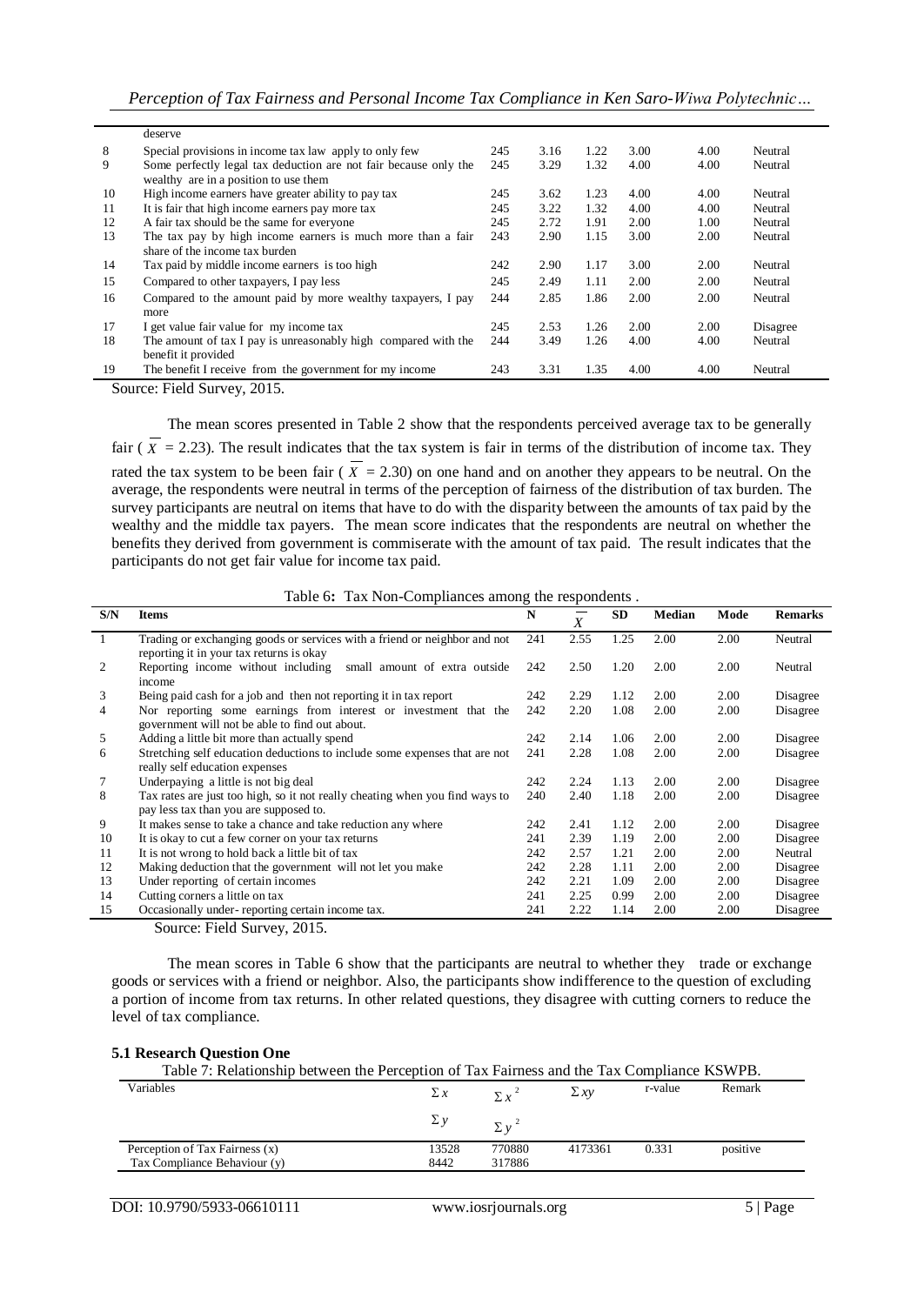Table 8 shows a correlation coefficient of 0.331 for the relationship between perception of tax fairness and tax compliance behaviour  $(r = 0.331)$ . This means that there is a positive relationship between their perception of tax fairness and tax compliance behaviour in KSWPB. This result is indicates that when the taxpayer perceive the tax system to be unfair, it will negatively influence on their compliance with the tax system.

## **5.2 Research Question Two**

Table 9: Relationship between the Perception of Tax Fairness and Exchange with the Government and the Tax Compliance Behaviour in KSWPB.

| Variables                                             | $\Sigma x$ | $\sum x^2$   | $\Sigma xy$ | r-value | Remark   |
|-------------------------------------------------------|------------|--------------|-------------|---------|----------|
|                                                       | $\Sigma y$ | $\Sigma v^2$ |             |         |          |
| Perception of Tax Fairness and Exchange with the 2277 |            | 22725        | 80279       | 0.314   | Positive |
| government $(x)$                                      |            |              |             |         |          |
| Tax Compliance Behaviour (y)                          | 8442       | 317886       |             |         |          |

Data in Table 9 show Pearson correlation coefficient of 0.314 between perception of tax fairness and exchange with government and tax compliance behaviour. This result indicates that the relationship between their perception of tax fairness and exchange with government and tax compliance behaviour in KSWPB. is positive.

#### **5.3 Research Question Three**

Table 10: Relationship between the Perception of Tax Fairness and self interest and Tax Compliance Behaviour  $i$ *izawi*n b

| III KSWPB.                                       |            |            |             |         |          |  |
|--------------------------------------------------|------------|------------|-------------|---------|----------|--|
| Variables                                        | $\Sigma x$ | $\Sigma x$ | $\Sigma xy$ | r-value | Remark   |  |
|                                                  | $\Sigma y$ | Σν         |             |         |          |  |
| Perception of Tax Fairness and self interest (x) | 1940       | 17194      | 68606       | 0.278   | Positive |  |
| Tax Compliance Behaviour (y)                     | 8442       | 317886     |             |         |          |  |
|                                                  |            |            |             |         |          |  |

Data in Table 10 shows positive relationship between perception of tax fairness, self interest and tax compliance behaviour (r =-0.278). This means that when the taxpayers perceive the tax they pay to be unfair and against their interest, there are more likely to show negative compliance behaviour.

## **5.4 Hypotheses Testing**

#### **5.4.1 Hypotheses One**

 There is no significant relationship between the Perception of Tax Fairness and the Tax Compliance Behaviour in KSWPB.

| Table 11: Pearson Product Moment Correlation Analysis of the Relationship between the Perception of Tax |  |
|---------------------------------------------------------------------------------------------------------|--|
| Fairness and the Tax Compliance Behaviour in KSWPB.                                                     |  |

| Variables                      | $\Sigma x$ | $\Sigma x$       | $\Sigma xy$ | r-calc.  | r- crit. | p-value |
|--------------------------------|------------|------------------|-------------|----------|----------|---------|
|                                | $\Sigma y$ | $\sum_{i=1}^{n}$ |             |          |          |         |
| Perception of Tax Fairness (x) | 13528      | 770880           | 47336       | $0.331*$ | 0.139    | < 0.05  |
| Tax Compliance Behaviour (y)   | 8442       | 317886           |             |          |          |         |
| $*n0$ 05 cignificantly related |            |                  |             |          |          |         |

\*p<0.05, significantly related.

Data in Table 11 shows that the absolute value of the r calculated( $r = 0.331$ ) is greater than the critical value  $(0.139)$  at p<0.05. Therefore, the null hypothesis is rejected. It is concluded that there is a significant relationship between the perception of tax fairness and the tax compliance behaviour in KSWPB.

#### **5.4.2 Hypothesis Two**

There is no significant relationship between the perception of tax fairness and exchange with the Government and the tax compliance behaviour in Ken Saro-Wiwa Polytechnic, Bori.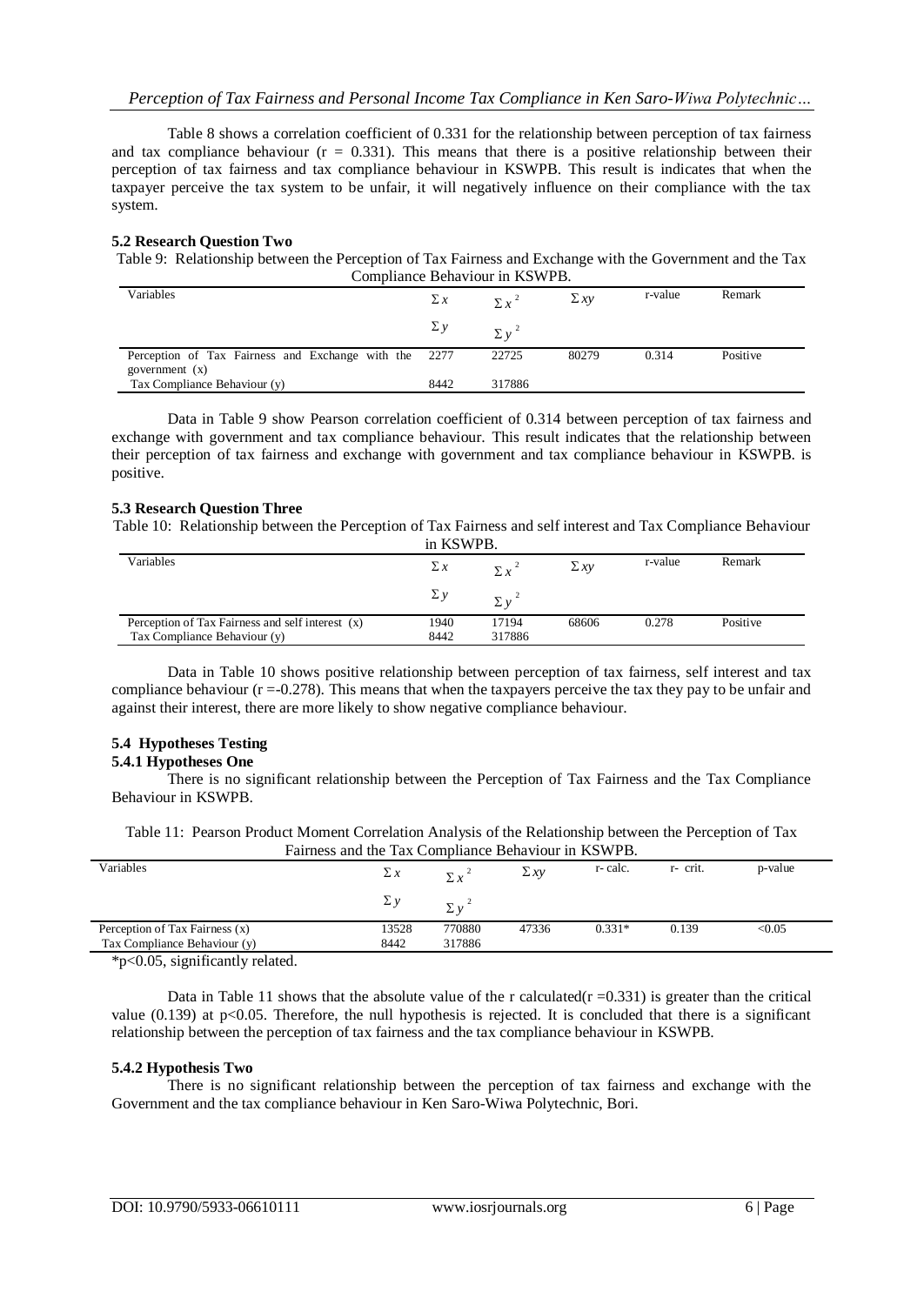| Perception of Tax Fairness and Exchange with the Government and the Tax Compliance Behaviour in KSWPB. |            |              |             |          |         |         |
|--------------------------------------------------------------------------------------------------------|------------|--------------|-------------|----------|---------|---------|
| Variables                                                                                              | $\Sigma x$ | $\Sigma x^2$ | $\Sigma xy$ | r-cal.   | r-crit. | P-value |
|                                                                                                        | $\sum y$   | $\Sigma v^2$ |             |          |         |         |
| Perception of Tax Fairness and Exchange with the<br>government $(x)$                                   | - 2277     | 22725        | 80279       | $0.314*$ | 0.139   | < 0.05  |
| Tax Compliance Behaviour (y)                                                                           | 8442       | 317886       |             |          |         |         |

Table 12: Pearson Product Moment Correlation Result of the Analysis of the Relationship between the

\*p<0.05, significantly related.

Data in Table 12 shows that the absolute value of r calculated  $(r = 0.314)$  is greater than the critical value  $(0.139)$  at p<0.05. Hence, the null hypothesis is rejected. The result indicates that there is a significant relationship between the perception of tax fairness and exchange with the government and the tax compliance behaviour in Ken Saro-Wiwa Polytechnic, Bori.

#### **5.4.3 Hypothesis Three**

There is no significant relationship between the perception of tax fairness and self interest and tax compliance behaviour in Ken Saro-Wiwa Polytechnic, Bori.

Table 13: Pearson Product Moment Correlation Analysis of the Relationship between the Perception of Tax Fairness and self interest and Tax Compliance Behaviour in KSWPB.

| Variables                                        | $\Sigma x$ | $\sum x^2$   | $\Sigma xy$ | r-value | r-crit. | p- value |
|--------------------------------------------------|------------|--------------|-------------|---------|---------|----------|
|                                                  | $\Sigma y$ | $\Sigma v^2$ |             |         |         |          |
| Perception of Tax Fairness and Exchange with the | 1940       | 17194        | 68606       | 0.278   | 0.139   | < 0.05   |
| government $(x)$                                 |            |              |             |         |         |          |
| Tax Compliance Behaviour (y)                     | 8442       | 317886       |             |         |         |          |
|                                                  |            |              |             |         |         |          |

\*p<0.05, significantly related.

Data in Table 14 shows that the absolute value of the r calculated( $r = 0.278$ ) is greater than the critical value (0.139) at p<0.05.Hence, the null hypothesis is rejected. Accordingly, it indicates that there is a significant relationship between Relationship between the perception of tax fairness and self interest and tax compliance behaviour in Ken Saro-Wiwa Polytechnic, Bori, Rivers State.

|     |                                                                                                | Factors |         |         |
|-----|------------------------------------------------------------------------------------------------|---------|---------|---------|
| S/N | Items                                                                                          |         | 2       | 3       |
|     | Trading or exchanging goods or services with a friend or neighbor and not reporting it in      |         |         | 0.669   |
|     | your tax returns is okay                                                                       |         |         |         |
| 2   | Reporting income without including small amount of extra outside income                        |         |         | 0.838   |
| 3   | Being paid cash for a job and then not reporting it in tax report                              |         |         | 0.670   |
| 4   | Nor reporting some earnings from interest or investment that the government will not be        |         |         | (0.403) |
|     | able to find out about.                                                                        |         |         |         |
| 5   | Adding a little bit more than actually spend                                                   | 0.717   |         |         |
| 6   | Stretching self education deductions to include some expenses that are not really self         | 0.631   |         |         |
|     | education expenses                                                                             |         |         |         |
|     | Underpaying a little is not big deal                                                           | 0.652   |         |         |
| 8   | Tax rates are just too high, so it not really cheating when you find ways to pay less tax than | 0.664   |         |         |
|     | you are supposed to.                                                                           |         |         |         |
| 9   | It makes sense to take a chance and take reduction any where                                   | 0.597   |         |         |
| 10  | It is okay to cut a few corner on your tax returns                                             |         | 0.643   |         |
| 11  | It is not wrong to hold back a little bit of tax                                               |         | 0.793   |         |
| 12  | Making deduction that the government will not let you make                                     |         | 0.683   |         |
| 13  | Under reporting of certain incomes                                                             | 0.467   | (0.552) |         |
| 14  | Cutting corners a little on tax                                                                |         | 0.522   | (0.407) |
| 15  | Occasionally under-reporting certain income tax.                                               |         | 0.666   |         |
|     | Eigen value (before rotation)                                                                  | 5.25    | 1.55    | 1.36    |
|     | Explained variance after rotation (%)                                                          | 20.71   | 19.73   | 13.97   |

#### Table 15**:** Factor Analysis of Tax Noncompliance in KSWPB.

Note: Only factor loadings  $\geq 0.40$  are displayed, cross loadings are given in parentheses.

For tax noncompliance, the result of factor analysis gave 3 factors with cumulative percentage variance of 54.41 %( Table 10). Factor 1 explain 35.03% of the variance while factor 2 and 3 accounted for 10.32% and 9.06% of the variance. In terms of the factor loadings, the entire item had loading greater than the 0.40 which means that all the items loaded. Seven items loaded on factor 1. These seven items bordered on inaccurate report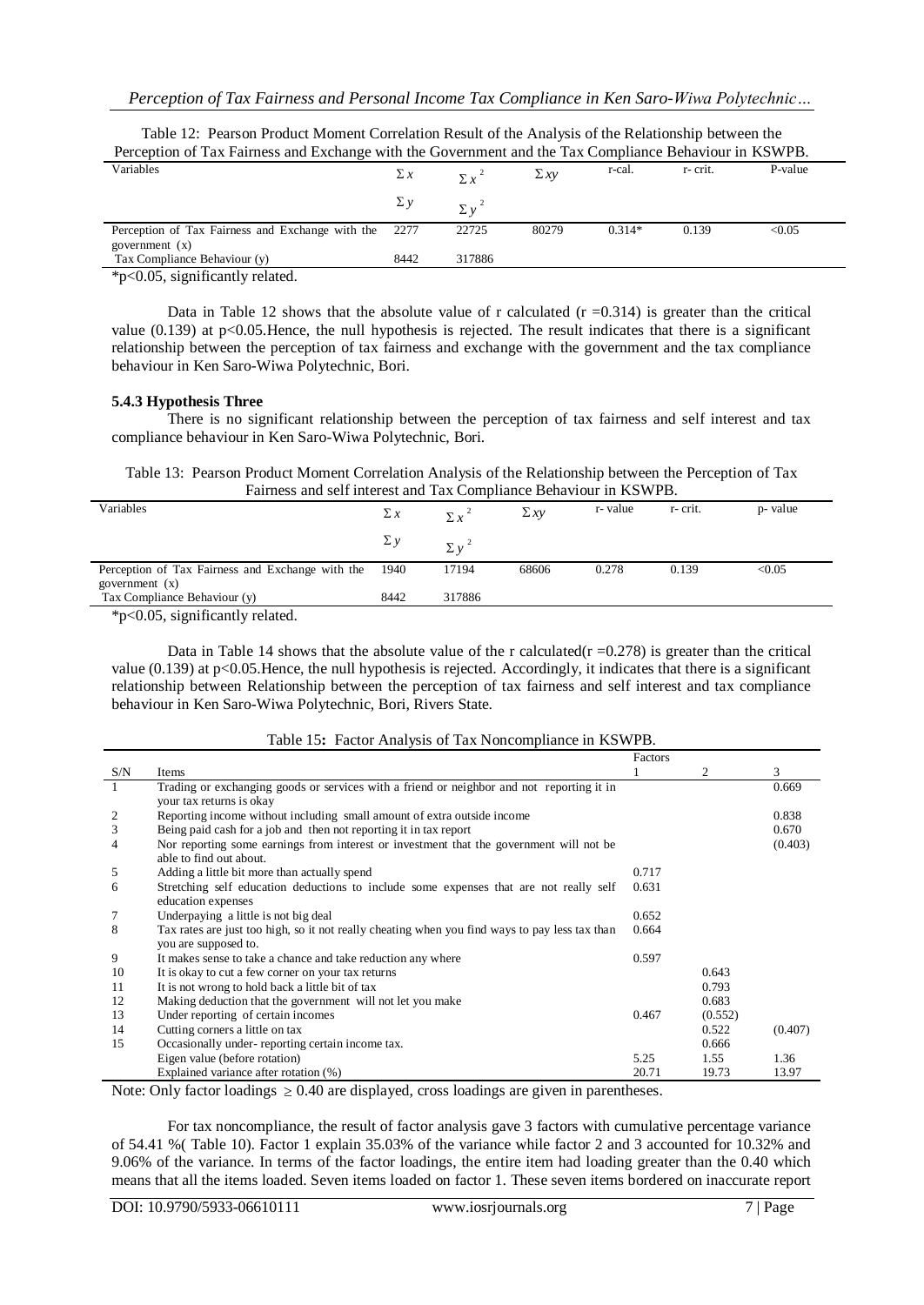of expenses (over reporting of expenses). Six items on cutting down of the actual tax to be paid loaded on factor 2 and in factor 3 it was five items (imbalances in the reportage of income/under reporting of income).

|                             |                                                                                                           | <b>Factors</b> |         |       |                |       |              |
|-----------------------------|-----------------------------------------------------------------------------------------------------------|----------------|---------|-------|----------------|-------|--------------|
| $\ensuremath{\mathrm{S/N}}$ | Items                                                                                                     |                | 2       | 3     | $\overline{4}$ | 5     | 6            |
| 1                           | Average taxpayer                                                                                          |                |         | 0.828 |                |       |              |
| $\mathfrak{2}$              | Personal believe                                                                                          |                |         | 0.829 |                |       |              |
| 3                           | Distribution of tax                                                                                       |                |         | 0.679 |                |       |              |
| 4                           | General perception of the fairness of income tax                                                          |                |         |       | 0.742          |       |              |
| 5                           | The burden of tax is fairly distributed                                                                   |                |         |       | 0.815          |       |              |
| 6                           | Current tax law require me to pay more than my fair share                                                 | 0.702          |         |       |                |       |              |
| 7                           | The tax system provides big breaks for people that do not deserve                                         | 0.759          |         |       |                |       |              |
| 8                           | Special provision s in income tax law apply to only few                                                   | 0.721          |         |       |                |       |              |
| 9                           | Some perfectly legal tax deduction are not fair because only the<br>wealthy are in a position to use them | 0.437          | (0.559) |       |                |       |              |
| 10                          | High income earners have greater ability to pay tax                                                       |                | 0.705   |       |                |       |              |
| 11                          | It is fair that high income earners pay more tax                                                          |                | 0.660   |       |                |       |              |
| 12                          | A fair tax should be the same for everyone                                                                |                |         |       | 0.545          |       | (0.43)<br>3) |
| 13                          | The tax pay by high income earners is much more than a fair share<br>of the income tax burden             |                |         |       |                |       |              |
| 14                          | Tax pay by middle income earners is too high                                                              |                |         |       |                |       |              |
| 15                          | Compared to other taxpayers, I pay less                                                                   |                |         |       |                |       |              |
| 16                          | Compared to the amount paid by more wealthy taxpayers, I pay<br>more                                      |                |         |       |                |       |              |
| 17                          | I get value fair value for my income tax                                                                  |                |         |       |                |       |              |
| 18                          | The amount of tax I pay is unreasonably high compared with the<br>benefit it provided                     |                |         |       |                |       |              |
| 19                          | The benefit I receive from the government for my income                                                   |                |         |       |                |       |              |
|                             | Eigen values (before rotation)                                                                            | 3.763          | 2.151   | 1.438 | 1.274          | 1.229 | 1.023        |
|                             | Explained variance after rotation (%)                                                                     | 11.13          | 10.95   | 10.76 | 8.44           | 8.10  | 7.89         |

#### Table 16**:** Factor Analysis of Tax Perception.

Note: Only factor loadings  $\geq 0.40$  are displayed, cross loadings are given in parentheses.

Factor analysis was employed to analyse the 19 items of tax perception. Extraction was done using Principal Component Analysis (PCA) followed by Varimax rotation (Table 16). The result yielded 6 factors explaining 57.26% of the variance. The first component accounted for 19.80% of the variance while component 2,3,4,5 and 6 explained 11.32%, 7.57%, 6.71%, 6.47% and 5.38% of the variation in the data set. All items on the scale loaded atleast on one factor except item 13 (tax paid by high income earners) which does not load on any of the 6 factors (loading < 10.41). Factor 1 comprised of 4 items, factor 2 comprised of 5 items while factors 3, 4, 5 and 6 have 3 items, 2 items, 3 items and 3 items respectively. Items that loaded on factor 1 bordered on the fairness of the distribution of tax burden (income), factor 2 has to do with disparity in tax burden between wealthy poor (deduction), factor 3 is the general fairness of the tax systems, factor 4 fairness of tax burden, factor 5 is percentage deduction, high rate of tax and self benefit derived from paying tax and factor 6 has to do with perception about percent of tax paid and tax benefit received from government.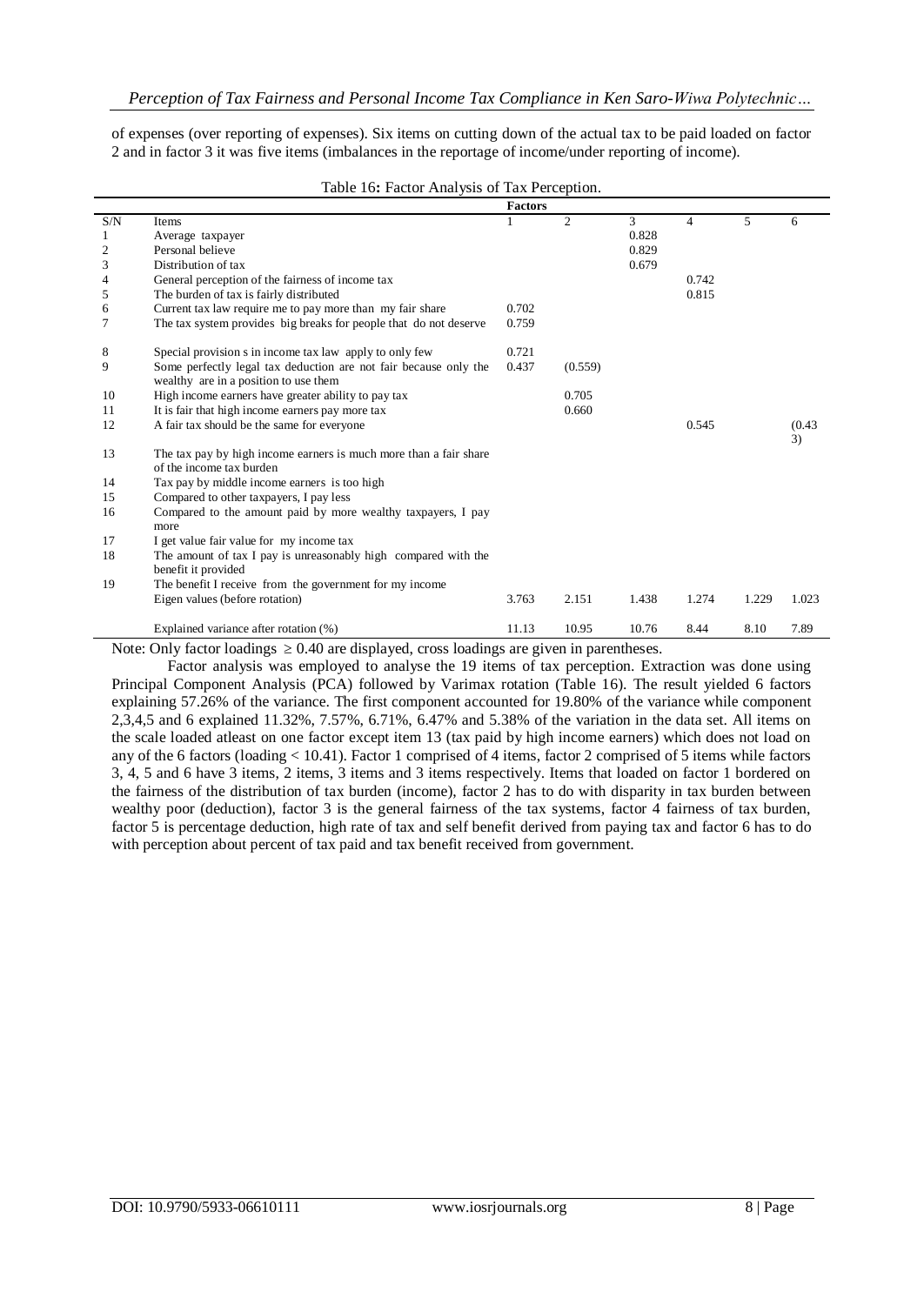Table 16: Inter correlation Between Tax Perception Items.

| items 1        |                       | $\mathbf{r}$            | $\overline{\mathbf{3}}$                                         | $\overline{4}$               | 5         | 6            | 7                     | 8                     | 9                     | 10          | $\overline{11}$ | 12         | 13          | 14        | $\overline{15}$ | 16        | $\overline{17}$ | $\overline{18}$    | T                           |
|----------------|-----------------------|-------------------------|-----------------------------------------------------------------|------------------------------|-----------|--------------|-----------------------|-----------------------|-----------------------|-------------|-----------------|------------|-------------|-----------|-----------------|-----------|-----------------|--------------------|-----------------------------|
|                |                       |                         |                                                                 |                              |           |              |                       |                       |                       |             |                 |            |             |           |                 |           |                 |                    | 9                           |
| $\overline{1}$ | 1.                    |                         |                                                                 |                              |           |              |                       |                       |                       |             |                 |            |             |           |                 |           |                 |                    |                             |
| -2             | $0.610*$ 1<br>*       |                         |                                                                 |                              |           |              |                       |                       |                       |             |                 |            |             |           |                 |           |                 |                    |                             |
| $\mathbf{3}$   | ٠.                    | $0.419* 0.488* 1$<br>×. |                                                                 |                              |           |              |                       |                       |                       |             |                 |            |             |           |                 |           |                 |                    |                             |
| 4              | $-0.083$              | $-0.136*$               | 0.001                                                           |                              |           |              |                       |                       |                       |             |                 |            |             |           |                 |           |                 |                    |                             |
| 5              | $-0.126*$             | $\sim$<br>$0.207*$<br>* |                                                                 | $-0.170**$ 0.508** 1         |           |              |                       |                       |                       |             |                 |            |             |           |                 |           |                 |                    |                             |
| 6              | $0.131*$              | $0.189*$<br>\$          |                                                                 | $0.218**$ $0.182**$ $0.142*$ |           | $\mathbf{1}$ |                       |                       |                       |             |                 |            |             |           |                 |           |                 |                    |                             |
| -7             | 0.089                 | 0.091                   | $0.208**$                                                       | $0.327**$                    | $0.187**$ | $0.419**$ 1  |                       |                       |                       |             |                 |            |             |           |                 |           |                 |                    | $\mathbb{R}^n$              |
| 8              | 0.053                 | $0.140*$                | $0.170**$                                                       | $0.225**$                    | 0.100     |              | $0.331**$ $0.523**$ 1 |                       |                       |             |                 |            |             |           |                 |           |                 |                    |                             |
| 9              | 0.026                 | $-0.013$                | $0.138*$                                                        | $0.229**$                    | $0.189**$ | $0.256**$    |                       | $0.363**$ $0.330**$ 1 |                       |             |                 |            |             |           |                 |           |                 |                    | $\mathbb{R}^n$              |
| 10             | $0.168*$<br>8.        | 0.107                   | 0.075                                                           | $0.241**$                    | $0.217**$ | 0.089        | $0.267**$             |                       | $0.264**$ $0.451**$ 1 |             |                 |            |             |           |                 |           |                 |                    |                             |
| 11             | 0.053                 | 0.095                   | $0.156*$                                                        | $0.189**$                    | 0.54      | 0.105        | $0.173**$             | $0.136*$              | $0.223**$             | $0.447**$ 1 |                 |            |             |           |                 |           |                 |                    | $\mathcal{L}_{\mathcal{A}}$ |
| 12             | $-0.070$              | $-0.029$                | $-0.055$                                                        | 0.004                        | 0.051     | 0.011        | $-0.012$              | 0.033                 | $-0.056$              | $-0.022$    | 0.004           | 1          |             |           |                 |           |                 |                    |                             |
| 13             | 0.123                 | $0.156*$                | $0.149*$                                                        | $0.148*$                     | 0.071     | 0.073        | 0.106                 | $0.175**$             | 0.123                 | $0.181**$   | $0.155*$        | $0.144*$ 1 |             |           |                 |           |                 |                    | $\mathcal{L}_{\mathcal{A}}$ |
| 14             | $0.181*$<br>$\bullet$ | $0.147*$                | $0.172**$                                                       | $0.192**$                    | $-0.013$  | $0.254**$    | $0.228**$             | $0.254**$             | $0.274**$             | $0.262**$   | $0.213**$       | $-0.005$   | $0.213**$ 1 |           |                 |           |                 |                    |                             |
| 15             | $0.131*$              | 0.039                   | 0.064                                                           | $0.150*$                     | 0.106     | $0.138*$     | 0.098                 | 0.115                 | 0.063                 | $0.160*$    | 0.117           | 0.082      | 0.073       | 0.082     | т               |           |                 |                    | $\mathbb{R}^n$              |
| 16             | 0.109                 | 0.105                   | 0.125                                                           | 0.118                        | 0.084     | 0.096        | $0.189**$             | $0.170**$             | $0.218**$             | $0.197**$   | $0.208**$       | $-0.014$   | 0.074       | $0.314**$ | 0.056           | 1         |                 |                    |                             |
| 17             | 0.053                 | $-0.027$                | $0.126*$                                                        | $0.256**$                    | $0.150*$  | 0.107        | $0.184**$             | $0.185**$             | $0.138*$              | $0.252**$   | 0.082           | 0.092      | 0.124       | 0.124     | $0.346**$       | 0.085     | 1               |                    | F                           |
| 18             | $0.130*$              | $0.153*$                | $0.153*$                                                        | $0.238**$                    | $0.145*$  | $0.142*$     | $0.185**$             | $0.212**$             | $0.184**$             | $0.233**$   | $0.255**$       | 0.082      | $0.170**$   | $0.281**$ | 0.009           | $0.232**$ | $0.031$ 1       |                    |                             |
| 19             | 0.051                 | 0.084                   | $-0.001$                                                        | 0.107                        | 0.038     | 0.22         | 0.029                 | $0.165*$              | 0.083                 | 0.123       | 0.083           | 0.109      | 0.075       | $0.184**$ | 0.026           | 0.035     |                 | $-0.018$ $0.384**$ | $\mathbf{1}$                |
|                |                       |                         | *significant at 5% ( $p<0.05$ ),**significant at 1%( $p<0.01$ ) |                              |           |              |                       |                       |                       |             |                 |            |             |           |                 |           |                 |                    |                             |

Table 16 shows the results of the bivaraite relationship between each of the tax perception items. Most of the items were significantly related.

| 1        | $\overline{2}$                                                           | 3                                | $\overline{4}$                                                         | 5                                                                                                  | 6                                                                           |                                         | 8                                                | $\overline{9}$         | 10           | 11 | 12 | 13 | 14 | 1 |
|----------|--------------------------------------------------------------------------|----------------------------------|------------------------------------------------------------------------|----------------------------------------------------------------------------------------------------|-----------------------------------------------------------------------------|-----------------------------------------|--------------------------------------------------|------------------------|--------------|----|----|----|----|---|
|          |                                                                          |                                  |                                                                        |                                                                                                    |                                                                             |                                         |                                                  |                        |              |    |    |    |    | 5 |
|          |                                                                          |                                  |                                                                        |                                                                                                    |                                                                             |                                         |                                                  |                        |              |    |    |    |    |   |
| 1        |                                                                          |                                  |                                                                        |                                                                                                    |                                                                             |                                         |                                                  |                        |              |    |    |    |    |   |
|          |                                                                          |                                  |                                                                        |                                                                                                    |                                                                             |                                         |                                                  |                        |              |    |    |    |    |   |
|          |                                                                          |                                  |                                                                        |                                                                                                    |                                                                             |                                         |                                                  |                        |              |    |    |    |    |   |
|          |                                                                          |                                  |                                                                        |                                                                                                    |                                                                             |                                         |                                                  |                        |              |    |    |    |    |   |
|          |                                                                          |                                  |                                                                        |                                                                                                    |                                                                             |                                         |                                                  |                        |              |    |    |    |    |   |
|          |                                                                          |                                  |                                                                        |                                                                                                    |                                                                             |                                         |                                                  |                        |              |    |    |    |    |   |
|          |                                                                          |                                  |                                                                        |                                                                                                    |                                                                             |                                         |                                                  |                        |              |    |    |    |    |   |
| $0.235*$ | $0.276*$                                                                 |                                  |                                                                        |                                                                                                    |                                                                             |                                         |                                                  |                        |              |    |    |    |    |   |
| *        | ŵ.                                                                       | ٠                                |                                                                        |                                                                                                    |                                                                             |                                         |                                                  |                        |              |    |    |    |    |   |
|          |                                                                          |                                  |                                                                        |                                                                                                    |                                                                             |                                         |                                                  |                        |              |    |    |    |    |   |
|          |                                                                          |                                  |                                                                        |                                                                                                    |                                                                             |                                         |                                                  |                        |              |    |    |    |    |   |
| 家        | ۰                                                                        | ٠                                | ×                                                                      |                                                                                                    |                                                                             |                                         |                                                  |                        |              |    |    |    |    |   |
|          |                                                                          |                                  |                                                                        |                                                                                                    |                                                                             |                                         |                                                  |                        |              |    |    |    |    |   |
|          |                                                                          |                                  |                                                                        |                                                                                                    |                                                                             |                                         |                                                  |                        |              |    |    |    |    |   |
| *        | ۰                                                                        | ٠                                | *                                                                      | ×.                                                                                                 |                                                                             |                                         |                                                  |                        |              |    |    |    |    |   |
|          |                                                                          |                                  |                                                                        |                                                                                                    |                                                                             |                                         |                                                  |                        |              |    |    |    |    |   |
|          |                                                                          |                                  |                                                                        |                                                                                                    |                                                                             |                                         |                                                  |                        |              |    |    |    |    |   |
| *        |                                                                          |                                  |                                                                        | ×.                                                                                                 |                                                                             |                                         |                                                  |                        |              |    |    |    |    |   |
|          |                                                                          |                                  |                                                                        |                                                                                                    |                                                                             |                                         |                                                  |                        |              |    |    |    |    |   |
|          |                                                                          |                                  |                                                                        |                                                                                                    |                                                                             |                                         |                                                  |                        |              |    |    |    |    |   |
|          |                                                                          |                                  |                                                                        |                                                                                                    |                                                                             |                                         |                                                  |                        |              |    |    |    |    |   |
| 0.060    | 0.096                                                                    |                                  |                                                                        |                                                                                                    |                                                                             |                                         |                                                  |                        |              |    |    |    |    |   |
|          |                                                                          | ٠                                |                                                                        | ×.                                                                                                 | ۰                                                                           |                                         | ×.                                               |                        |              |    |    |    |    |   |
|          |                                                                          |                                  |                                                                        |                                                                                                    |                                                                             |                                         |                                                  |                        |              |    |    |    |    |   |
|          | *<br>$0.284*$<br>×.<br>$0.194*$<br>$0.237*$<br>$0.233*$<br>$0.171*$<br>* | $0.458*$ 1<br>$\bullet$<br>0.079 | $0.479*$<br>$\mathbf{1}$<br>$0.201*$<br>$0.194*$<br>$0.164*$<br>٠<br>* | $0.476*$ 1<br>$0.359*$<br>$0.254*$<br>$0.247*$<br>ŵ,<br>$0.174*$<br>$\frac{1}{2}$<br>$0.328*$<br>寒 | $0.455*$ 1<br>$0.352*$<br>$0.483*$<br>$0.307*$<br>$0.346*$<br>袁<br>$0.379*$ | $0.453*$ 0.361* 1<br>×<br>×<br>$0.254*$ | $0.369*$<br>$\mathbf{1}$<br>$0.427*$<br>$0.319*$ | $0.487*$ 1<br>$0.365*$ | $0.374*$   1 |    |    |    |    |   |

Table 17: Inter correlation Between Tax Noncompliance Items.

\*significant at 5% (p<0.05),\*\*significant at 1%(p<0.01)

Table 17 shows positive relationship between items on tax non compliance (p<0.05).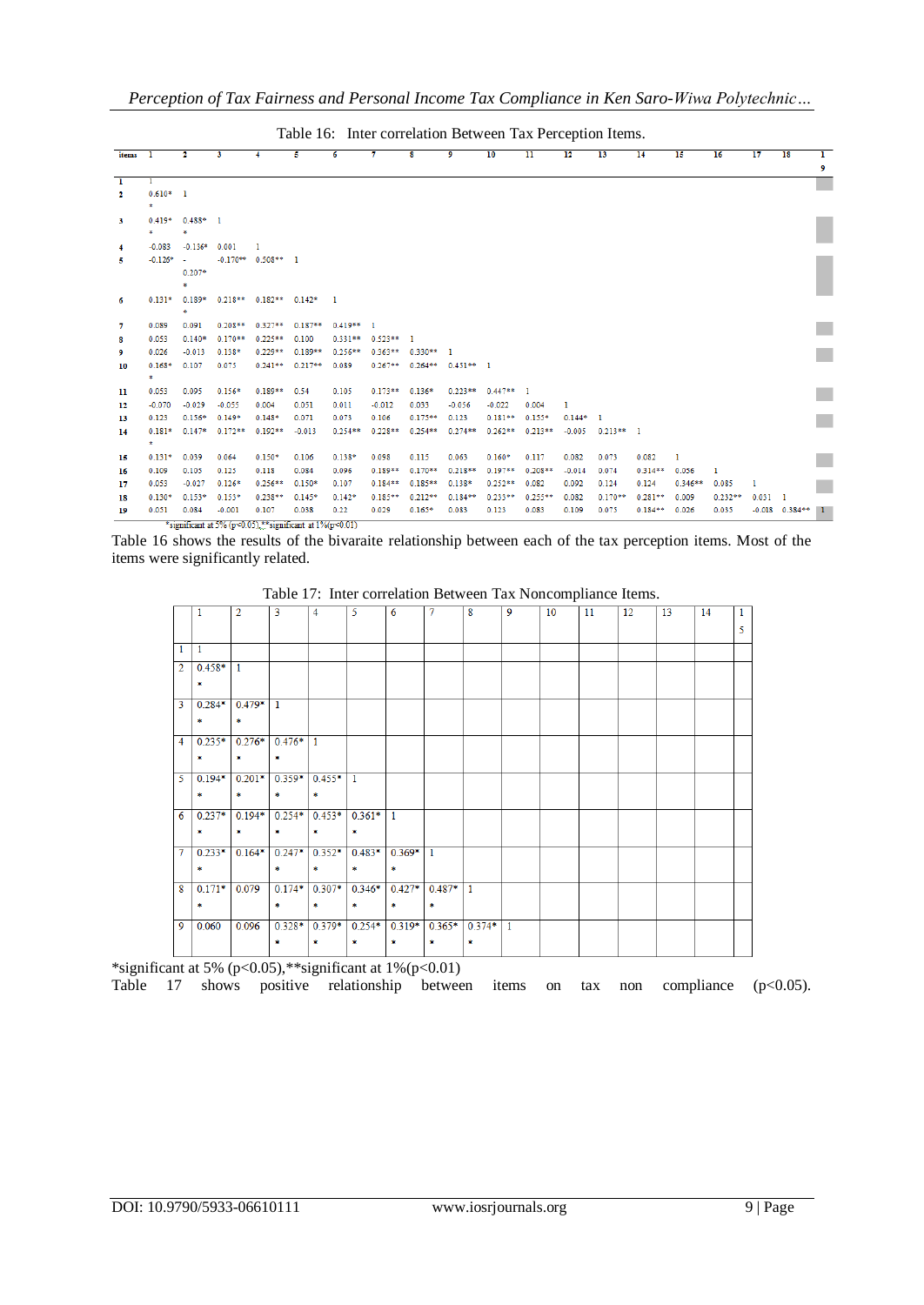|                 | ັ        | ╯<br>$\mathbf{r}$ |            |  |
|-----------------|----------|-------------------|------------|--|
|                 | Step     |                   |            |  |
| Predictor       |          | $\overline{c}$    | 3          |  |
| Age             | 1.329    | 1.244             | 1.367*     |  |
| Gender          | $-0.335$ | $-0.502$          | $-0.180$   |  |
| Education       | 0.885    | 1.545             | 1.408      |  |
| Occupation      | 2.710    | 1.627             | 2.175      |  |
| Exchange        |          | $0.243*$          | $-1.405*$  |  |
| Self            |          | $0.225**$         | $-2.193**$ |  |
| Exchange x self |          |                   | 0.116      |  |
| Constant        | 44.645   | 59.228**          | 66.215**   |  |
| $R^2$           | 0.037    | 0.210             | 0.172      |  |
| Adjusted $R^2$  | 0.022    | 0.187             | 0.152      |  |
| F-test          | 2.347    | $9.061**$         | $8.296**$  |  |

Table 18: Hierarchical Regression Analysis for Tax Compliance Behaviour.

\*significant at 5 %(p<0.05), \*\* significant at  $1\%$ (p<0.01).

Three different regression models were used to examine factor that significantly influence tax compliance behaviour. Based on model 1, none of the demographic variable has significant influence on tax compliance behaviour ( $p > 0.05$ ). For model 2, self interest ( $(\beta = 0.225, p < 0.05)$ ) and exchange with government ( $\beta = 0.225$ ,  $p < 0.001$ ) had significant influence on tax compliance behaviour (p< 0.05). For model 3, tax fairness and self interest and perception of tax fairness and exchange with government indicate significant influence on tax compliance behaviour  $(p<0.05)$ .

## **V. Discussion**

 One of the challenges of personal income tax administration is to determine which regulatory enforcement strategy that will be the most effective (Murphy 2008) for regulatory agents. On one hand, there are those who think that sanctions and penalties should be used to check taxpayers' non compliance. On the other hand, there are those who think that gentle persuasion and fair treatment will be more effective in tax compliance.

 This study is the first to determine the relationship between the perception of tax fairness and personal income tax compliance in Ken Saro-Wiwa Polytechnic, Bori, and the results have implications for both tax policy makers and tax compliance literature. The findings agree with those that encourage tax administrators to apply persuasive approach in increasing personal income tax compliance.

 The findings indicate that none of the demographic variables (Age, Gender, Education), has significant influence on personal income tax compliance behaviour of employees of Ken Saro-Wiwa Polytechnic, Bori. However, self interest and exchange with government has significant influence on their tax compliance behaviour. Further, tax fairness and self interest, and the perception tax fairness and exchange with government show significant influence on tax compliance behaviour. I attribute the outcome to the influence of institutions on the conceptions and interpretations of the questions.

#### **VI. Conclusion**

 The foregoing results indicate the need to adopt the persuasive approach in improving income tax compliance behaviour in Rivers State. The persuasive approach recognizes the influence of fairness tax structure and government spending on tax compliance behaviour. While tax compliance literature prominently recognizes deterrent approach as the major way of reducing non compliance, this study provides evidence indicating that persuasive approach can be used to improve personal income tax compliance behaviour as well. This position is supported by Richardson (2005) and Chan et al (2000).

 The persuasive approach allows the taxpayer to contribute in the process of making decisions. By giving voice in the decision process, tax payers judge such procedures as more fair (Magner, Johnson, Sobery and Welker (2000).

Based on these findings, it is evident that the perception of tax fairness influences personal income tax compliance behaviour.

#### **VII. Limitation and recommendation**

 This study has limitations, in particular because of its research approach. The correlated data do not allow causal interpretation. Further, despite the advantage of a case study research, this study is limited in scope. Finally, the relationship between the forms of justice was not examined. Accordingly, it recommended that further study should be conducted to accommodate the identified issues.